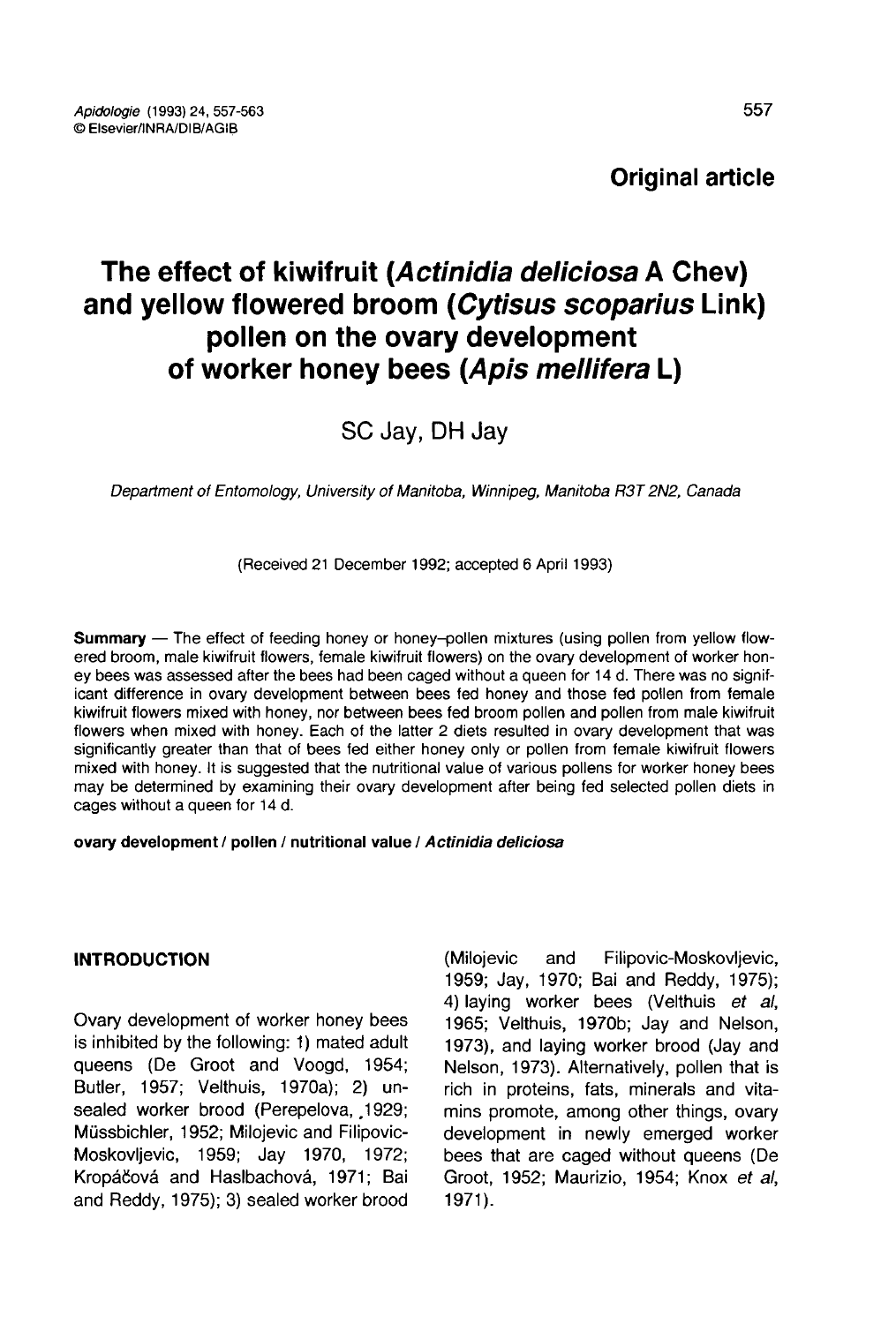While investigating the behaviour of honey bees on Chinese gooseberries (ie kiwifruit), Actinidia deliciosa (A Chev) in New Zealand, Jay and Jay (1984) observed that 96% of the bees carry pollen loads in their corbiculae; these loads usually consist of a mixture of pollen from flowers located on the male and female vines (note: kiwifruit is dioecious). Some bees, however, forage on either male or female flowers (Jay and Jay, 1984; Goodwin, 1987) at certain times and thus are of little value as kiwifruit pollinators. This selective foraging behaviour has been verified by examining pollen loads collected in pollen traps attached to honey bee colonies located in kiwifruit orchards (Jay and Jay, 1984; Clinch, 1986; Goodwin, 1987).

An attempt was made in this study to assess the relative nutritional value of pollen from male and female kiwifruit flowers for honey bees. This was done using a technique devised to measure ovary development of queenless worker bees in cages when exposed to various kinds of brood or comb (see Jay, 1968; Jay and Jay, 1976).

#### MATERIALS AND METHODS

Two trials each with 4 replicates were carried out using honey bees (Apis mellifera L) of a yellow strain. Young worker bees were obtained by inserting combs of sealed brood, 1 from each of 10 colonies, into a box (with a screened bottom and solid wooden lid) that was placed on top of a well-populated colony of bees for 10 h. This was undertaken at 2 different times using 2 different groups of 10 colonies each; these 2 groups provided the bees for the 2 trials. Plastic cages (10 x 7 x 8 cm) fitted with 2 feeders, 1 for water and 1 for honey or for a honey and freshly ground pollen mixture (1:10 vol) were used in the 2 trials.

When the trials began (see table I), 125 bees < 12 h old were placed in each cage. None of the cages contained a queen. Cages in treatment (a) contained feeders of honey; cages in treatment (b) contained feeders of a honeypollen mixture (pollen from yellow flowered broom; Cytisus scoparius Link); cages in treatment (c) contained feeders of a honey-pollen mixture (pollen from male flowers of Actinidia deliciosa, cv Matua); cages in treatment (d) contained feeders of a honey-pollen mixture (pollen from female flowers of Actinidia deliciosa, cv Hayward). Honey and pollen mixtures were replaced daily. The trials were conducted in an incubator at  $32 \pm 1$  °C and at 50-60% RH:

Pollen for the trials was collected in pollen traps attached to honey bee colonies, located in kiwifruit orchards and in areas where broom plants were growing and flowering in large numbers. Loads of male or female pollen from kiwifruit flowers were separated from the pollen trap collections using a low-power microscope. This was possible because female pollen loads are white while male pollen loads are off-white or creamy in colour (McKay, 1976; Jay and Jay, 1984). Broom pollen loads are deep orange in colour. Verification of pollen load composition was undertaken using high-power magnification coupled with reference slides and pollen keys. Broom pollen was used as a "control" in the trials as it is considered to be a valuable source of protein for rapid build-up of honey bee populations in New Zealand (Walsh, 1978).

Fourteen d after the start of each trial, 25 bees were removed from each cage and dissected. Their ovaries were classified as 0, undeveloped (score  $= 1$ ); I, slightly developed (swelling and (or) constriction of ovarioles (score  $= 2$ ); or II, well-developed ova usually present at various stages (score  $= 3$ ). The few ovaries that were between categories and difficult to classify were assigned alternatively to the next higher or the next lower category. Analysis of variance was used for statistical comparisons.

## RESULTS

The results have been summarized in table I; in both trials there was no significant difference in ovary development of worker bees that were fed honey and those that were fed honey mixed with pollen from female kiwifruit flowers, nor was there any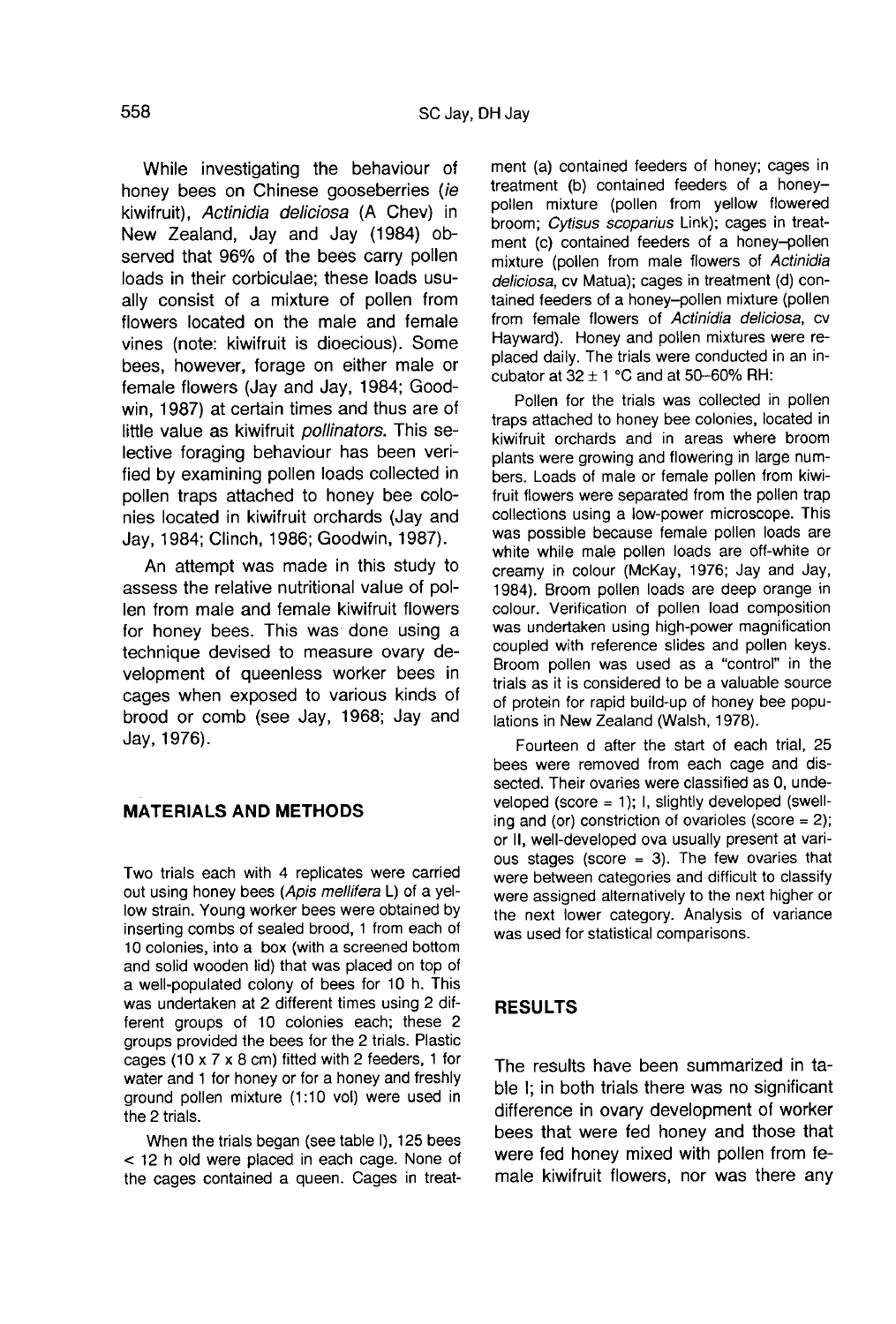| Treatment                                                                                                    | Replicate I*                                               |                   | Replicate II                                |                                                      |                         | Replicate III                                                                                                           |                   | Replicate IV                                                      | Ovary development                                                   |  |
|--------------------------------------------------------------------------------------------------------------|------------------------------------------------------------|-------------------|---------------------------------------------|------------------------------------------------------|-------------------------|-------------------------------------------------------------------------------------------------------------------------|-------------------|-------------------------------------------------------------------|---------------------------------------------------------------------|--|
| diets                                                                                                        | $0^{***}$                                                  |                   |                                             |                                                      |                         | $\begin{array}{c c} & \rightarrow & \rightarrow & \rightarrow \\ & \rightarrow & \rightarrow & \rightarrow \end{array}$ | 01 N              |                                                                   | $index +$                                                           |  |
| Trial I                                                                                                      |                                                            |                   |                                             |                                                      |                         |                                                                                                                         |                   |                                                                   |                                                                     |  |
|                                                                                                              |                                                            |                   |                                             |                                                      |                         |                                                                                                                         |                   |                                                                   |                                                                     |  |
|                                                                                                              | $\frac{a}{2}$ 0 0                                          | $7870$<br>0 1 2 9 | $\frac{1}{6}$ o –                           | $0 74$<br>$0 74$                                     | $\frac{1}{2}$ – $\circ$ | ပ်<br>ဝင်္ကာ                                                                                                            | $\frac{1}{6}$ 0 0 | ಂ ಜ ಜ<br>$\tilde{\sigma}$ re 4                                    | $32.3 \pm 2.4$ <sup>b++</sup><br>68.0 $\pm$ 0.7a<br>67.0 $\pm$ 1.7a |  |
|                                                                                                              |                                                            |                   |                                             |                                                      |                         |                                                                                                                         |                   |                                                                   |                                                                     |  |
| (a) Honey<br>(b) Honey + broom pollen<br>(c) Honey + <i>δ</i> kiwifruit<br>pollen<br>(d) Honey + ♀ kiwifruit | 4<br>21                                                    | $\circ$           | $\circ$<br>$\overline{9}$                   | $\circ$                                              | S2                      | $\circ$<br>ო                                                                                                            | g                 | $\circ$<br>$\circ$                                                | $29.5 \pm 0.7^{b}$                                                  |  |
| Trial 2                                                                                                      |                                                            |                   |                                             |                                                      |                         |                                                                                                                         |                   |                                                                   |                                                                     |  |
|                                                                                                              |                                                            |                   |                                             |                                                      |                         |                                                                                                                         |                   |                                                                   | $27.3 \pm 0.9b$<br>64.8 ± 1.4 <sup>b</sup><br>63.3 ± 1.9a           |  |
|                                                                                                              | လ <mark>ဖ</mark> ည<br>$\mathbb{S}^{\mathsf{r}-\mathsf{r}}$ | ဝစ္စ္က            | $4\omega\omega$<br>$\frac{1}{\sqrt{2}}$ 0 0 | $\circ \stackrel{\sim}{\sim} \stackrel{\sim}{\circ}$ | $\omega - \omega$       | <b>០ ក់ ភ</b><br>၀ ၈ ၃                                                                                                  | $\alpha$ –        | $\circ$ $\stackrel{\sim}{\sim}$ $\stackrel{\sim}{\sim}$<br>က ည္ ဖ |                                                                     |  |
|                                                                                                              |                                                            |                   |                                             |                                                      |                         |                                                                                                                         |                   |                                                                   |                                                                     |  |
| (a) Honey<br>(b) Honey + broom pollen<br>(c) Honey + <i>3</i> kiwifruit<br>pollen<br>(d) Honey + ♀ kiwifruit | $\overline{a}$<br>$\overline{\mathbf{c}}$                  | $\circ$           | Ю<br>20                                     | 0                                                    | $\overline{\mathbf{c}}$ | $\circ$<br>$\overline{a}$                                                                                               | ë                 | $\circ$<br>$\circ$                                                | $29.8 \pm 0.5^{b}$                                                  |  |
|                                                                                                              |                                                            |                   |                                             |                                                      |                         |                                                                                                                         |                   |                                                                   |                                                                     |  |

Table I. The effect of various treatments on the ovary development of worker honey bees, with no queen present, after 14 d.

\* Twenty-five bees dissected : \*\* 0, undeveloped (score = 1) ; I, slightly developed (score = 2) ; II, well developed (score = 3) ; + the "ovary development index" is the mean of the various scores when multiplied by the number of bees whose ovaries fall within each ovary development category. Figures within a column followed by the same letter are not significantly different at the 1% level by analysis of variance; <sup>++</sup> mean ± SD.

#### Nutritional value of kiwifruit pollen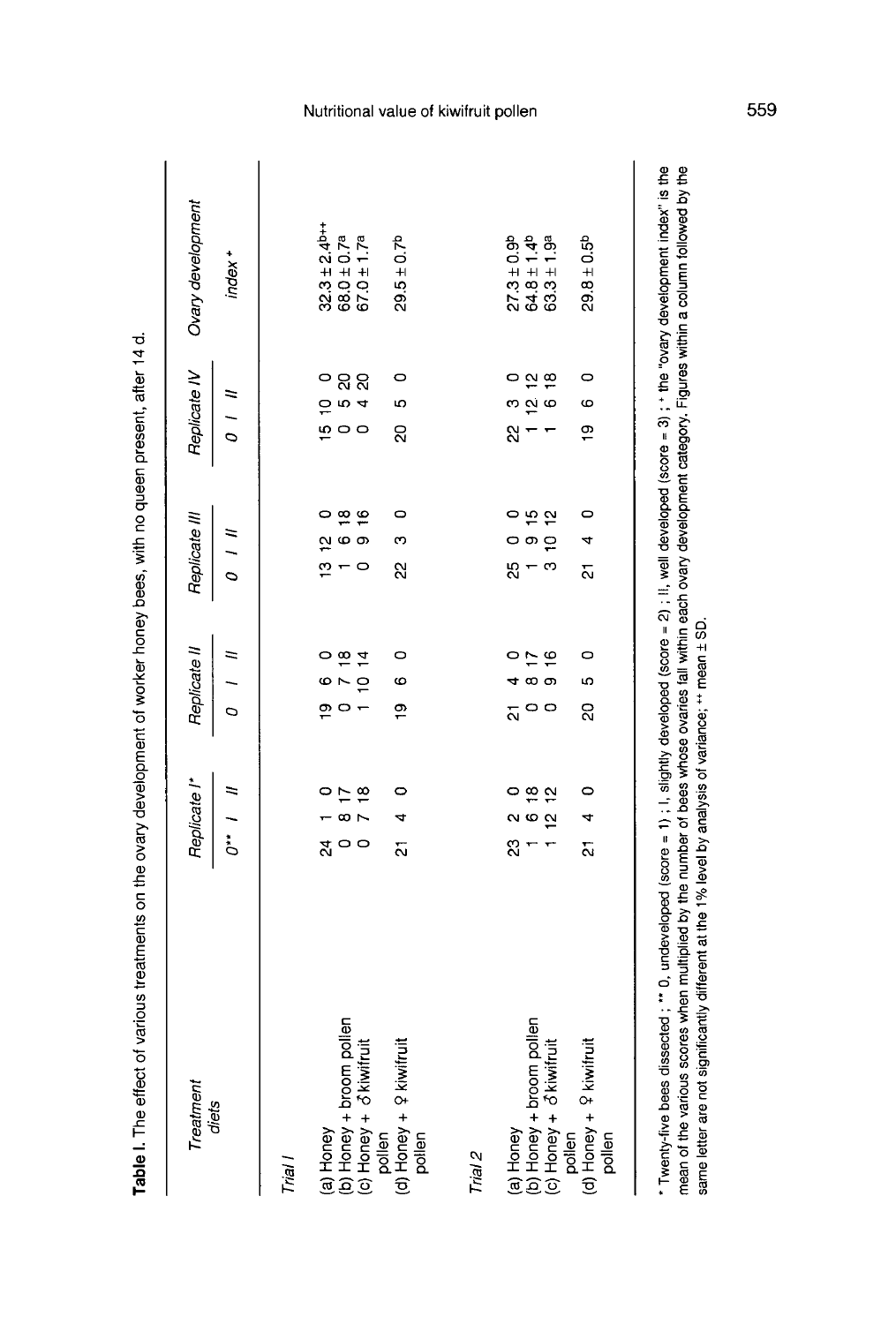significant difference in ovary development of worker bees when fed honey mixed with broom pollen and honey mixed with pollen from male kiwifruit flowers. However, there was a significant difference  $(P < 0.01)$  in ovary development of worker bees when fed either honey or honey mixed with pollen from female flowers and honey mixed with broom pollen or honey mixed with pollen from male kiwifruit flowers.

Small amounts of comb were built around the feeders in most of the cages but at no time were eggs observed in the comb. Of interest was that the wax scales produced by bees fed on broom pollen were light yellow in colour while wax scales from bees fed on the other diets were colourless.

# **DISCUSSION**

Female flowers of kiwifruit do not produce viable pollen, the pollen being "shrivelled"<br>and lacking nucleii (McKay, 1976; (McKay, 1976; Schmidt, 1978). Male kiwifruit flowers, in contrast, produce pollen in the binucleate stage (Rizet, 1945; Schmidt, 1978) which is 95-100% viable (McKay, 1976). Our results using worker ovary development indices indicate that pollen collected from broom and from male kiwifruit flowers has high nutritional value for honey bees; however this does not appear to be true for pollen from female kiwifruit flowers.

This bioassay may be useful in assessing the nutritional value of other pollens as well and if so would augment, or verify, data collected through chemical analyses of such pollens. The bioassay is relatively easy to use and requires little specialized equipment or dissection skills.

Although minor ovary development occurred in the bees of some replicates in which the bees were fed honey or pollen from female kiwifruit flowers this may have resulted from the bees using proteins from within their own bodies. The reason for the wax scales of the bees fed on broom being yellow in colour is not known.

Colonies of honey bees are often moved into kiwifruit orchards to assist in the pollination process. In general, bee populations decrease while the colonies are in these orchards despite being fed sugar syrup (this is done because kiwifruit flowers produce no nectar). It is also possible that the large amounts of pollen that are collected by the bees from female flowers (eg, Donavan, 1983; Jay and Jay, 1984; Goodwin, 1987) contribute to population declines in the colonies because, according to this study, the pollen appears to be of low nutritional value.

Thus, it is suggested that any contract that involves the pollination of kiwifruit using honey bees should take into consideration the colony population decreases that occur due to nectar and, or protein deficiencies.

## ACKNOWLEDGMENTS

We thank C Van Eaton, R Berry and R Currie for their assistance with this research project.

Résumé — Influence du pollen de kiwi (Actinidia deliciosa A Chev) et du genêt à balai (Cytisus scoparius Link) sur le développement ovarien des ouvrières d'abeilles (Apis mellifera L). Les pollens, qui sont riches en protéines, lipides, minéraux et vitamines, favorisent, entre autres, le développement ovarien chez les ouvrières écloses en l'absence de reines. Dans cette étude la valeur nutritive relative du pollen de kiwi (fleurs mâles et femelles) vis-à-vis de l'abeille domestique a été étudiée à l'aide d'une technique qui mesure le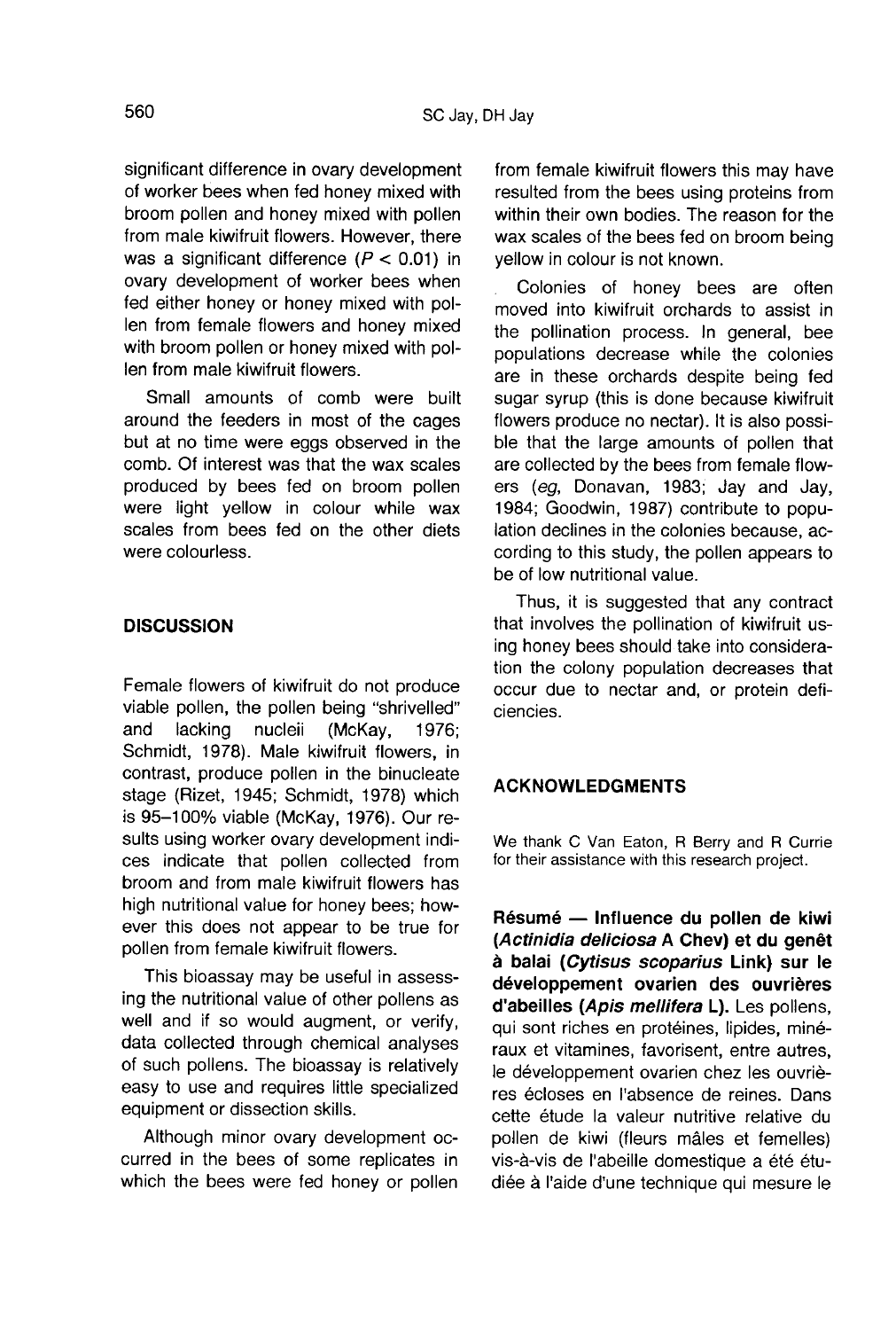développement ovarien d'ouvrières orpheli nes maintenues en cagettes. Les abeilles encagées, âgées de moins de 12 h, étaient nourries avec a) soit du miel, soit un mélange de miel et de pollen. Le pollen provenait b) du genêt à balai (Cytisus scoparius, connu pour favoriser le développement rapide des populations d'abeilles), c) des fleurs mâles de kiwi (Actinidia deliciosa cv Matua), d) des fleurs femelles de kiwi (Actinidia deliciosa cv Hayward). Chaque cagette comportait en outre un abreuvoir. Les abeilles encagées ont été maintenues en étuve à 32 ± 1°C et 50-60% HR durant 14 j, puis 25 abeilles ont été prélevées dans chaque cagette. Elles ont été disséquées et leurs ovaires classés en 3 catégories: non développés, peu développés et bien développés. On n'a pas trouvé de différences significatives entre le déve-<br>loppement ovarien des ouvrières du régime a) et celles du régime d), ni entre celui des ouvrières du régime b) et celles du régime c). Mais il y avait une différence significative ( $P < 0.01$ ) entre les ouvrières de ces 2 groupes (a,d et b,c). Nos résultats, basés sur l'indice de développement ovarien, montrent que le pollen de genêt à balai possède une valeur nutritive élevée et que ce n'est pas le cas pour le pollen de fleurs femelles de kiwi. Ce test biologique pourrait être utile pour déterminer la valeur nutritive d'autres pollens et augmenter ainsi, ou vérifier, les données obtenues sur ces pollens par analyse chimique. Le test est relativement facile et ne nécessite pas d'équipement spécialisé ni de compéten ces particulières pour la dissection.

# développement ovarien / pollen / valeur nutritive / Actinidia deliciosa

Zussammenfassung — Der Einfluß des Pollens der "Kiwifrucht (Actinidia deliciosa A Chev) und des Gelben Ginsters (Cytisus scoparius Link) auf die Ovarentwicklung von Arbeiterinnen der Honigbiene (Apis mellifera L). Pollen, reich an Proteinen, Fett, Mineralen und Vitaminen, fördern unter anderem die Entwicklung der Ovarien von weisellosen, frisch geschlüpften Arbeitsbienen. In dieser Studie wurde der relative Futterwert des Pollens der männlichen und weiblichen Kiwifrucht-Blüte mit einer Technik untersucht, bei der die Ovarentwicklung weiselloser gekäfigter Arbeitsbienen gemessen wurde. Gekäfigte Arbeiterinnen, unter 12 h alt, wurden mit Honig oder einer Honig-<br>Pollenmischung oefüttert. Der Pollen Pollenmischung gefüttert. stammte vom Gelben Ginster, Cytisus scoparius, bekannt als wertvolle Pollenquelle zum raschen Aufbau der Bienenvölker, von männlichen Blüten von Actinidia deliciosa, Sorte Matua, und von weiblichen Blüten derselben Pflanze, Sorte Hayward. Zu dieser Diät kam in jeden Käfig noch ein Futtergefäß mit Wasser. Die gekäfigten Bienen wurden 14 Tage lang im Brutschrank bei einer Temperatur von 32 ± 1°C und einer relativen Feuchtigkeit von 50-60% gehalten; anschließend wurden jedem Käfig 25 Bienen entnommen, präpariert und die Ovarien nach den Klassen unentwickelt, leicht entwickelt und gut entwickelt eingeteilt.

Es bestand kein signifikanter Unterschied in der Ovarentwicklung von Bienen, die mit Honig allein und von solchen, die mit einem Honiggemisch mit Pollen der<br>weibliche Kiwifrucht aefüttert worden Kiwifrucht waren. Ebenso bestand kein signifikanter Unterschied in der Ovarentwicklung von Arbeiterinnen, die ein Gemisch mit Ginsterpollen oder denen, die Pollen von männlicher Kiwifrucht erhalten hatten. Es bestand jedoch ein signifikanter Unterschied ( $P$  < 0.01) zwischen diesen beiden Gruppen, also zwischen Bienen nach Fütterung mit Honig allein oder mit einem Gemisch von weiblicher Kiwifrucht, und solchen, die entweder Ginsterpollen oder Pollen von männlicher Kiwifrucht erhalten hatten.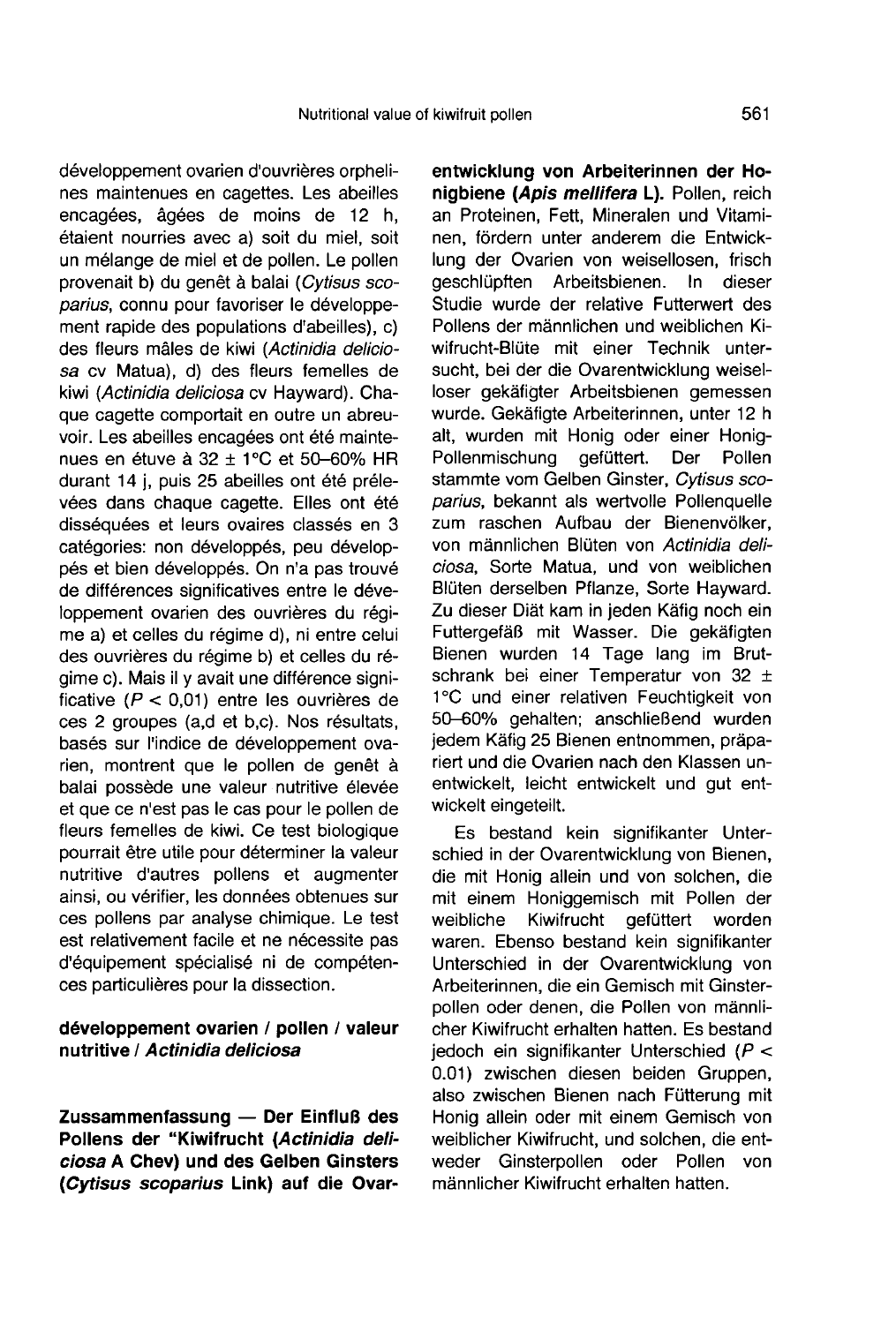Unsere Versuche, die auf Indizes der Ovarentwicklung von Arbeitsbienen aufbauen, bestätigen den hohen Nährwert des Ginsterpollens; dies scheint jedoch nicht für den Pollen der weiblichen Kiwifrucht zuzutreffen. Es wird vorgeschlagen, diesen Biotest zur Bestimmung des Nährwertes anderer Pollenarten zu verwenden; dadurch könnten die Daten aus chemischen Analysen dieses Pollens bestätigt oder vermehrt werden. Dieser Biotest ist relativ einfach anzuwenden, er verlangt kaum spezielle Einrichtungen oder besonderes Präparationsgeschick.

## Ovarentwicklung / Pollen Futterwert / Kiwifrucht

## **REFERENCES**

- Bai ARK, Reddy CC (1975) Ovary development and egg laying in Apis cerana indica workers. J Apic Res 14 (3/4), 149-152
- Butler DSG (1957) The control of ovary develop ment in worker honeybees (Apis mellifera). Experientia 13, 256-257
- Clinch P (1986) Sex of flowers important to pollinating bees. NZ Kiwifruit July 12
- De Groot AP (1952) Amino-acid requirements for growth of the honey bee. Experientia 8, 192-194
- De Groot AP, Voogd S (1954) On the ovary development in queenless worker bees (Apis mellifica L). Experientia 10, 384-385
- Donavan B (1983) Kiwifruit pollination. In: Proc MAF Beekeepers' Seminar. Nelson NZ, July 18-24
- Goodwin MG (1987) Ecology of honeybee (Apis mellifera L) pollination of kiwifruit (Actinidia deliciosa) (A Chev)). PhD thesis, Univ Auckland, NZ
- Jay SC (1968) Factors influencing ovary development of worker honeybees under natural conditions. Can J Zool 46, 345-347
- Jay SC (1970) The effect of various combinations of immature queen and worker honey-

bees in colonies with and without queens. Can J Zool 48, 169-173

- Jay SC (1972) Ovary development of worker honeybees when separated from worker brood by various methods. Can J Zool 50(5), 661-664
- Jay SC, Jay DH (1976) The effect of various types of brood comb on the ovary develop ment of worker honeybees. Can J Zool 54 (10), 1724-1726
- Jay DH, Jay SC (1984) Observations of honeybees on Chinese gooseberries ("kiwifruit") in New Zealand. Bee World 65(4), 155-166
- Jay SC, Nelson EV (1973) The effects of laying worker honeybees (Apis mellifera L) and their brood on the ovary development of other worker honeybees. Can J Zool 51, 629-632
- Knox DA, Shimanuki H, Herbert EW (1971) Diet and longevity of adult honey bees. J Econ Entomol 64(6), 1415-1416
- Kropácová S, Haslbachová H (1971) The influence of queenlessness and of unsealed brood on the development of ovaries in worker honeybees. J Apic Res 10(2), 57-61
- Maurizio A (1954) Pollenernährung und Lebvensvorgänge bei der Honigbiene (Apis mellifica L). Landwirtsch Jahrb Schweiz 68, 115- 182
- McKay SA (1976) Pollination and other factors affecting fruitset and size of kiwifruits. MSc thesis Univ California, Davis, USA
- Milojevic BD, Filipovic-Moskovljevic V (1959) Gruppeneffekt bei Honigbienen. II Eierstockentwicklung bei Arbeitsbienen im Kleinvolk. Bull Acad Serb Sci Cl Sci Math Nat 25(7), 131-138
- Müssbichler A (1952) Die Bedeutung äusserer Einflüsse und der Corpora allata bei der Afterweiselentstehung von Apis mellifica. Z Vgl Physiol 34, 207-221
- Perepelova LI (1929) Laying workers, the egglaying activity of the queen, and swarming. Bee World 10, 69-71
- Rizet G (1945) Contribution à l'étude biologique et cytologique de l'Actinidia chinensis. C R Hebd Séances Mém Soc Biol 139, 140-142
- Schmidt R (1978) Reproductive anatomy of Actinidia chinensis (Actinidiaceae). Bot Jahrb Syst Pflanzengesch Pflanzengeogr 100, 149- 195 (in German)